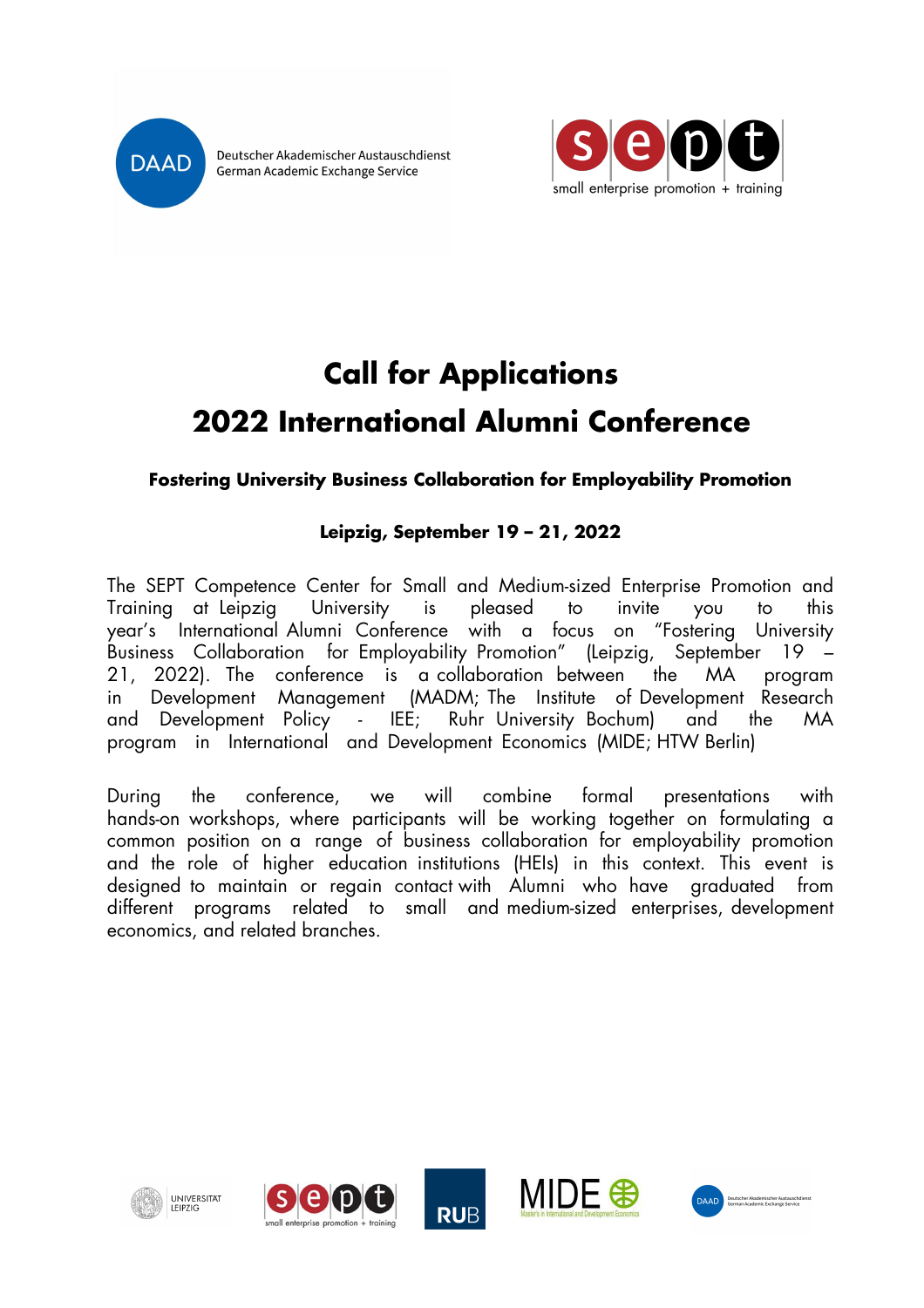#### **Day 1 – Conference – 19.09.2022**

| <b>Registration</b>            |                                                                                                                                                                                                                                                                  | $09:30 - 10:00$ |
|--------------------------------|------------------------------------------------------------------------------------------------------------------------------------------------------------------------------------------------------------------------------------------------------------------|-----------------|
| Welcome                        | Prof. Dr. Utz Dornberger, Leipzig University<br>Prof. Dr. Thomas Lenk, Vicerector, Leipzig University                                                                                                                                                            | $10:00 - 10:10$ |
| Keynote                        | <b>Future Trends in Internationalization of Businesses</b><br>Prof. Dr. Robert Kappel (tbc)                                                                                                                                                                      | $10:10 - 11:00$ |
| Plenum                         | International Start-up Campus - a new Model of University Business Linkages<br>Gunnar Kassberg & Steve Uhlig, Leipzig University                                                                                                                                 | $11:00 - 12:00$ |
| <b>Lunch Break</b>             |                                                                                                                                                                                                                                                                  | $12:00 - 13:30$ |
| <b>Workshops</b>               | Best Practice Presentations and Idea Development:<br>• Transfer Structures at HEIs for Employment Promotion<br>• Competencies of University Lecturers for Employability Promotion<br>• Role of Business Chambers/Association in Graduate Employability Promotion | $13:30 - 15:30$ |
| <b>Get together for Alumni</b> |                                                                                                                                                                                                                                                                  | 16:00           |

#### **Day 2 – Concept Development – 20.09.2022**

| Welcome                    | Prof. Dr. Utz Dornberger, Leipzig University                                                                                                                                                                                                                  | $09:00 - 09:10$ |
|----------------------------|---------------------------------------------------------------------------------------------------------------------------------------------------------------------------------------------------------------------------------------------------------------|-----------------|
| Plenum                     | Best Practices in University Business Linkages<br>Export Manager Advanced Training - Gunnar Kassberg, Leipzig University<br>Online Marketing Challenge - Steve Uhlig, Leipzig University<br>٠<br>Process Living Lab - Alireza Ansari, Leipzig University      | $09:10 - 10:30$ |
| <b>Break</b>               |                                                                                                                                                                                                                                                               | $10:30 - 11:00$ |
| Plenum                     | Successful Internationalization Cases from our Alumni<br>• Case $1 - the$<br>Case $2 - tbc$<br>$\bullet$                                                                                                                                                      | $11:00 - 12:00$ |
| <b>Lunch Break</b>         |                                                                                                                                                                                                                                                               | $12:00 - 13:30$ |
| Plenum                     | Combining Project Ideas for Concept Development:<br>• Transfer Structures at HEIs for Employment Promotion;<br>Competencies of University Lecturers for Employability Promotion;<br>Role of Business Chambers/Association in Graduate Employability Promotion | $13:30 - 16:00$ |
| <b>SEPT 30 Years Party</b> |                                                                                                                                                                                                                                                               | 17:00           |

#### **Day 3 – Resource and Planning Day – 21.09.2022**

| Keynote                                                  | <b>Future Trends in UBL Development</b><br>Prof. Dr. Jürgen Bode (tbc)                                                                                                                                                                                                                    | $09:00 - 09:30$ |
|----------------------------------------------------------|-------------------------------------------------------------------------------------------------------------------------------------------------------------------------------------------------------------------------------------------------------------------------------------------|-----------------|
| 3 parallel Workshops                                     | <b>Resource Planning:</b><br>• Transfer Structures at HEIs for Employment Promotion;<br>• Competencies of University Lecturers for Employability Promotion;<br>• Role of Business Chambers/Association in Graduate Employability<br>Promotion                                             | $09:30 - 12:00$ |
| <b>Lunch Break</b>                                       |                                                                                                                                                                                                                                                                                           | 12:00           |
| Plenum                                                   | Presentation and Discussion of Developed Concepts                                                                                                                                                                                                                                         | $13:30 - 15:30$ |
|                                                          | Planning Follow-up activities                                                                                                                                                                                                                                                             | $15:30 - 16:00$ |
| <b>Closing Session</b>                                   | Prof. Dr. Utz Dornberger, Leipzig University                                                                                                                                                                                                                                              | $16:00 - 16:30$ |
| <b>Visit</b>                                             | Visiting Transfer-oriented Research Centers at Leipzig University<br>Logistics Living Lab or Innovation Centre for Computer-Assisted Surgery                                                                                                                                              | $16:30 - 18:00$ |
| November/December 2022<br>(Dates tha with Project Teams) | <b>Online Coaching Sessions</b><br>• Objective: To enable Alumni to design, write, plan and budget a<br>promising project proposal according to international standards based<br>on the concepts developed in the Future Workshops<br>Planned: 3 Coaching sessions with each Project Team |                 |









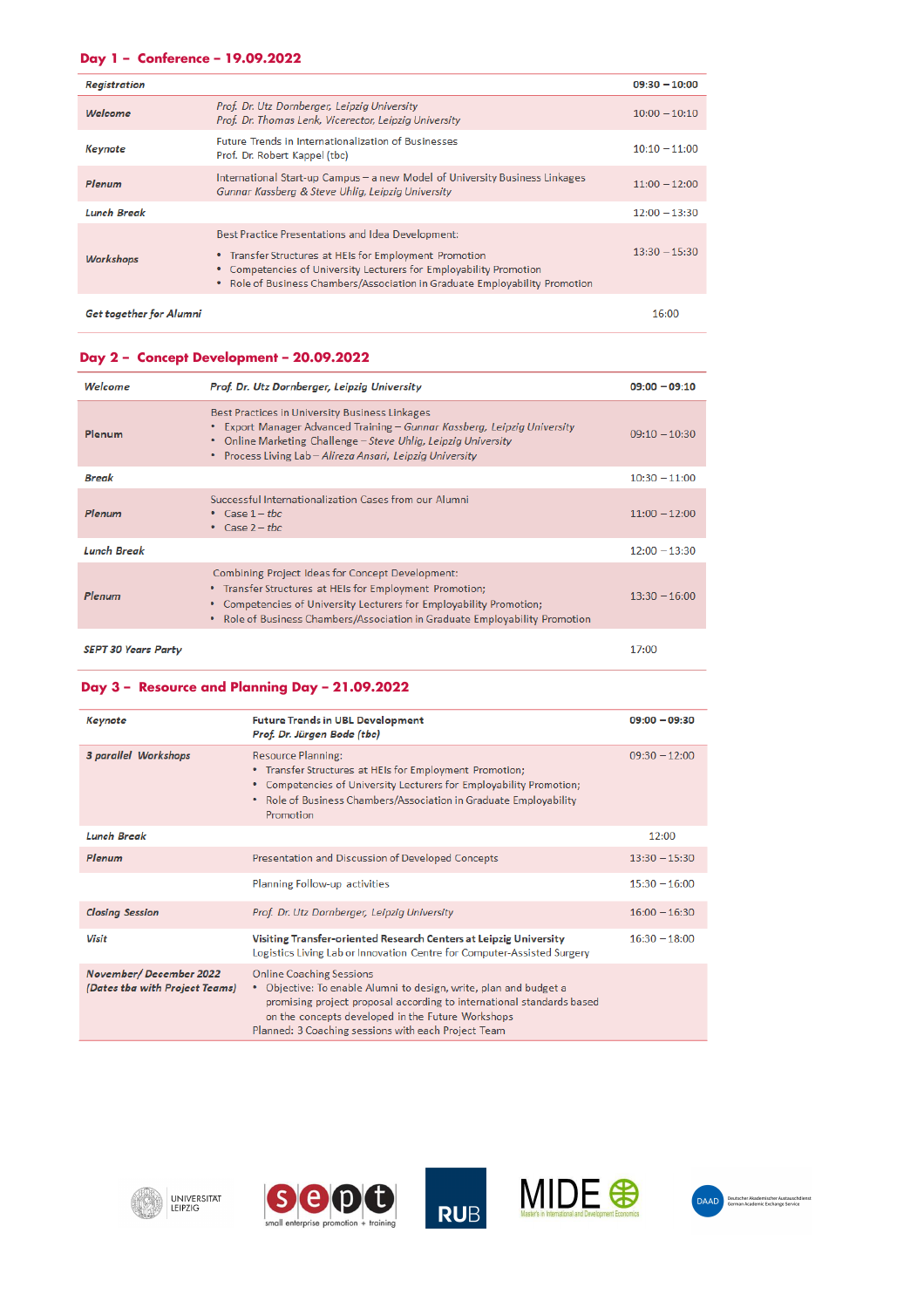#### **Proposal Submission**

This call addresses particularly alumni of the programs MA in Development Management (MADM); MA in International and Development Economics (MIDE), and Small Enterprise Promotion and Training Program (SEPT).

SEPT and its collaboration partners invite alumni practitioners that are related or work in

- University-Business collaborations;
- any kind of University Business Linkages (UBLs);
- any successful case of internationalization of your own business or of one in which you have been actively involved

Special focus should be given to the three workshop topics (the final titles might be subject to change pending the submitted alumni applications):

- Transfer Structures at HEIs for Employment Promotion
- Competencies of University Lecturers for Employability Promotion
- Competencies of Universities in Graduate Employability Promotion

#### **For submitting your application, please fill the form at the end of this document and email it to Dr. Pablo Barriga (sept.intouch@uni-leipzig.de) by April 15, 2022. Additional documents can be submitted as attachments to your mail.**

#### **Each submission shall contain (see form below):**

• **A letter of motivation** (required; max. 400 words): Please describe your professional affiliation with the conference topic, preferably with a brief illustration of your role in the topic.

• Indication which **workshop topic** is of specific interest for you.

The conference team screens all proposals and selects the applicants to participate in the conference with full financial support. If required, additional materials/documents for selecting the application might be subsequently requested. All information and material provided by the alumni will be treated confidentially.

#### **In order to facilitate a flawless organization of your conference participation, please use consistently one e-mail-address for communicating with the conference team sept.intouch@uni-leipzig.de**

#### **Notification of acceptance to the Conference:**

Participants will be selected for the respective workshops by a board of reviewers of the partner institutions based on the submitted applications. Selected participants will receive a notification of acceptance to the conference by May 31, 2022.

#### **Costs and Funding:**

No conference fee is charged. Invited participants who are international alumni of the cooperating institutions will receive funding for their flight to the conference and for accommodation during the conference.

#### **Further Information and Contact Details:**

[Please find up-to-date information about the conference on the website of the SEPT Program \(https://www.wifa.uni](https://www.wifa.uni-leipzig.de/en/sept-competence-center)leipzig.de/en/sept-competence-center). If you have further questions, please do not hesitate to contact us via email at sept.intouch@uni-leipzig.de.







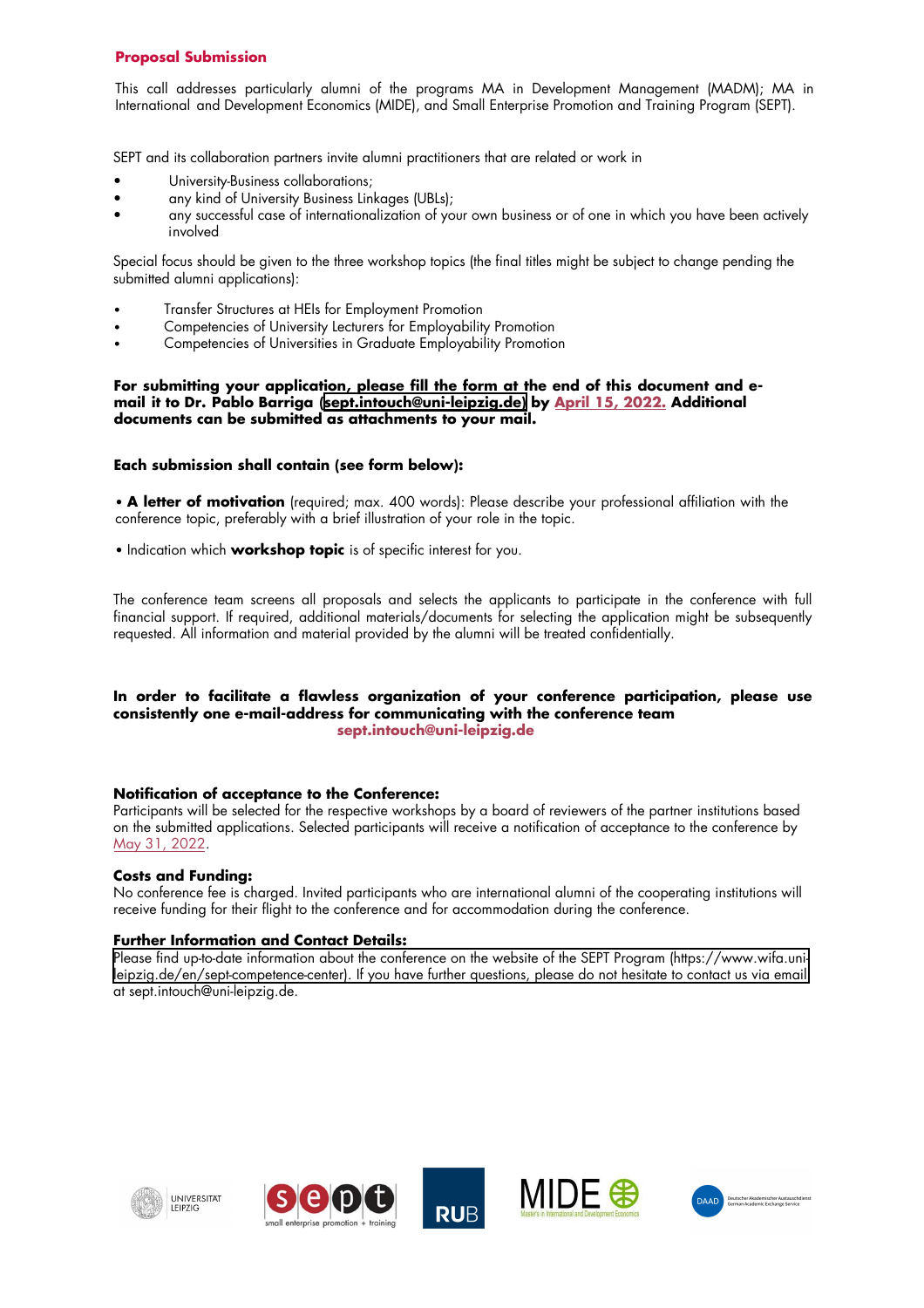# **International Alumni Conference Fostering University Business Collaboration for Employability Promotion**

## **-Application-**

| Surname                                                            |         |  |
|--------------------------------------------------------------------|---------|--|
| First name                                                         |         |  |
| Gender                                                             | Diverse |  |
| Date of Birth (DD/MM/YYYY)                                         |         |  |
| Nationality                                                        |         |  |
| Country of Residence                                               |         |  |
| Program and University of Graduation (Germany), Year of Graduation |         |  |
|                                                                    |         |  |

Current Position and Employer (if applicable). Please include a short description of your main tasks/ responsibilites.

Former Position and Employer (if applicable). Please include a short description of your main tasks/ responsibilites.

Additional comments (optional)